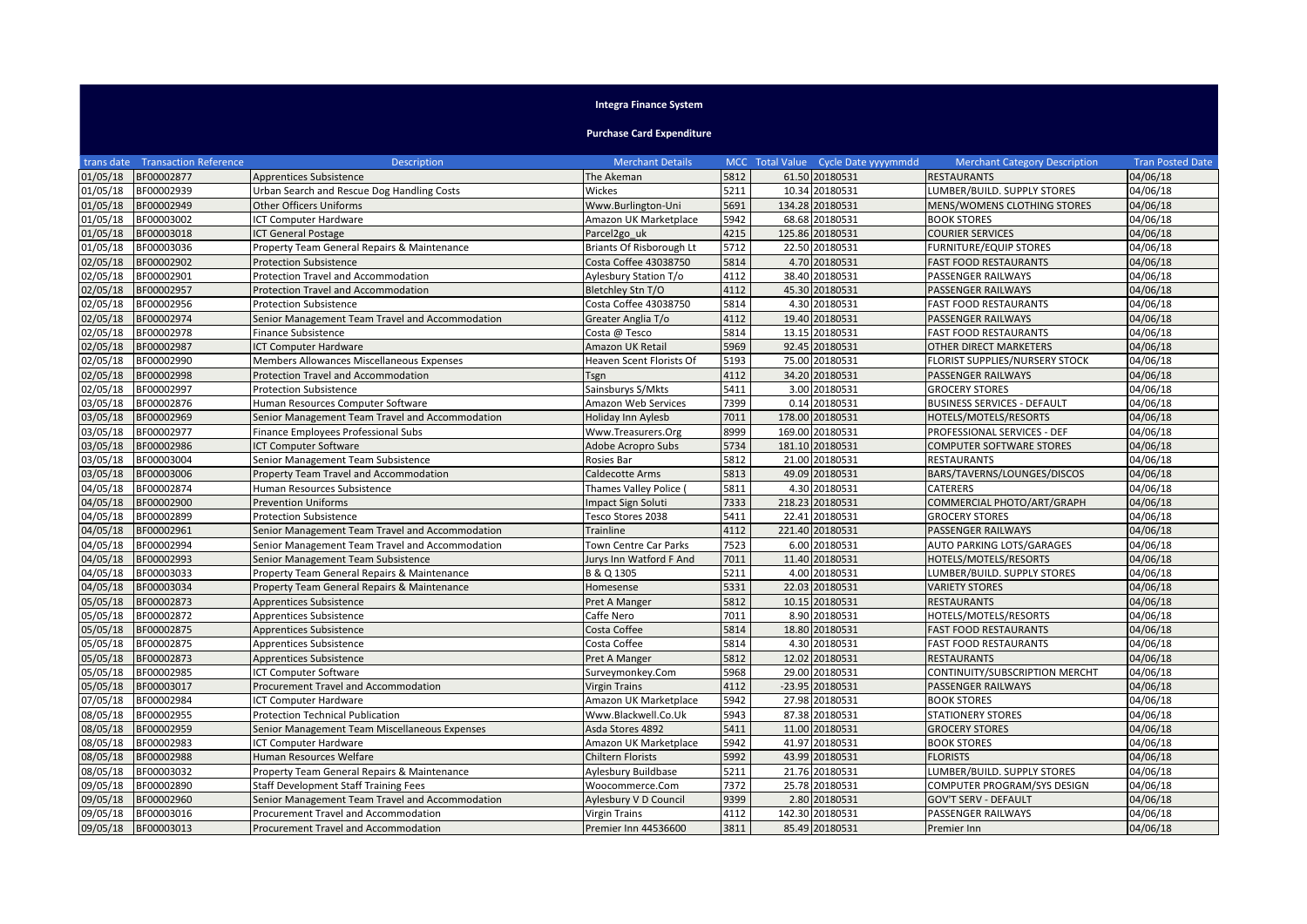| 09/05/18<br>BF00003014 | Prevention Travel and Accommodation                 | Premier Inn 44531690        | 3811 | 64.99 20180531  | Premier Inn                             | 04/06/18 |
|------------------------|-----------------------------------------------------|-----------------------------|------|-----------------|-----------------------------------------|----------|
| 09/05/18<br>BF00003015 | Prevention Travel and Accommodation                 | <b>Gwr Websales</b>         | 4112 | 74.50 20180531  | PASSENGER RAILWAYS                      | 04/06/18 |
| 09/05/18<br>BF00003043 | Senior Management Team Subsistence                  | Tesco Stores 2038           | 5411 | 17.62 20180531  | <b>GROCERY STORES</b>                   | 04/06/18 |
| 09/05/18<br>BF00003051 | Property Team General Repairs & Maintenance         | B & Q 1305                  | 5211 | 31.67 20180531  | LUMBER/BUILD. SUPPLY STORES             | 04/06/18 |
| 10/05/18<br>BF00002868 | Apprentices Travel and Accommodation                | Iz *chris Probyn            | 4121 | 18.00 20180531  | TAXICABS/LIMOUSINES                     | 04/06/18 |
| 10/05/18<br>BF00002869 | Apprentices Travel and Accommodation                | Trainline                   | 4112 | 41.30 20180531  | PASSENGER RAILWAYS                      | 04/06/18 |
| 10/05/18<br>BF00002870 | Apprentices Travel and Accommodation                | Cmt UK Ltd Taxi Fare        | 4121 | 16.80 20180531  | TAXICABS/LIMOUSINES                     | 04/06/18 |
| 10/05/18<br>BF00002871 | Apprentices Travel and Accommodation                | Mkc Parking Ringgo          | 7523 | 0.38 20180531   | AUTO PARKING LOTS/GARAGES               | 04/06/18 |
| 10/05/18<br>BF00002871 | Apprentices Travel and Accommodation                | <b>Mkc Parking Ringgo</b>   | 7523 | 3.00 20180531   | <b>AUTO PARKING LOTS/GARAGES</b>        | 04/06/18 |
| 10/05/18<br>BF00002891 | <b>Staff Development Staff Training Fees</b>        | Foreign Exchange Fee        | 0000 | 0.71 20180531   | MISSING MERCHANT CATEGORY               | 04/06/18 |
| 10/05/18<br>BF00002913 | Driving School Course Catering Costs                | Fancy Tea                   | 5814 | 9.80 20180531   | <b>FAST FOOD RESTAURANTS</b>            | 04/06/18 |
| 10/05/18<br>BF00002923 | Transport and Workshops Spares for Red Fleet        | CH Morgan & Co Ltd          | 5085 | 10.18 20180531  | INDUSTRIAL SUPPLIES - DEF               | 04/06/18 |
| 10/05/18<br>BF00002954 | <b>Protection Subsistence</b>                       | <b>McDonalds</b>            | 5814 | 9.07 20180531   | <b>FAST FOOD RESTAURANTS</b>            | 04/06/18 |
| 10/05/18<br>BF00003031 | Property Team General Repairs & Maintenance         | <b>Screwfix Direct</b>      | 5211 | 60.26 20180531  | LUMBER/BUILD. SUPPLY STORES             | 04/06/18 |
| 10/05/18<br>BF00003030 | Property Team General Repairs & Maintenance         | Winslow Self Serve          | 5541 | 10.13 20180531  | <b>SERVICE STATIONS</b>                 | 04/06/18 |
| 11/05/18<br>BF00002887 | Human Resources Courses And Conference Fees         | Ramada                      | 7011 | 160.00 20180531 | HOTELS/MOTELS/RESORTS                   | 04/06/18 |
| 11/05/18<br>BF00002889 | Human Resources Courses And Conference Fees         | Ramada                      | 7011 | 160.00 20180531 | HOTELS/MOTELS/RESORTS                   | 04/06/18 |
| 11/05/18<br>BF00002888 | Human Resources Courses And Conference Fees         | Ramada                      | 7011 | 160.00 20180531 | HOTELS/MOTELS/RESORTS                   | 04/06/18 |
| 11/05/18<br>BF00002953 | Water Hydrants Rents and Hire of Premises           | Shuttleworth Colle          | 7922 | 350.00 20180531 | THEATRICAL PRODUCERS                    | 04/06/18 |
| 11/05/18<br>BF00002953 | Water Hydrants Course Catering Costs                | <b>Shuttleworth Colle</b>   | 7922 | 161.00 20180531 | THEATRICAL PRODUCERS                    | 04/06/18 |
| 11/05/18<br>BF00002973 | Senior Management Team Travel and Accommodation     | Greater Anglia T/o          | 4112 | 30.80 20180531  | PASSENGER RAILWAYS                      | 04/06/18 |
| 11/05/18<br>BF00003029 | Property Team General Repairs & Maintenance         | <b>Screwfix Direct</b>      | 5211 | 15.99 20180531  | LUMBER/BUILD. SUPPLY STORES             | 04/06/18 |
| 11/05/18<br>BF00003050 | Property Team General Repairs & Maintenance         | B & Q 1345                  | 5211 | 16.95 20180531  | LUMBER/BUILD. SUPPLY STORES             | 04/06/18 |
| 12/05/18<br>BF00002883 | Property Team General Repairs & Maintenance         | <b>Screwfix Direct</b>      | 5211 | 18.98 20180531  | LUMBER/BUILD. SUPPLY STORES             | 04/06/18 |
| 12/05/18<br>BF00002883 | Property Team General Repairs & Maintenance         | <b>Screwfix Direct</b>      | 5211 | 59.99 20180531  | LUMBER/BUILD. SUPPLY STORES             | 04/06/18 |
| 13/05/18<br>BF00002904 | Senior Management Team Travel and Accommodation     | M6 Toll                     | 4784 | 4.80 20180531   | TOLL AND BRIDGE FEES                    | 04/06/18 |
| 13/05/18<br>BF00002906 | Senior Management Team Subsistence                  | National Memorial           | 5947 | 9.80 20180531   | GIFT, CARD, NOVELTY STORES              | 04/06/18 |
| 13/05/18<br>BF00002905 | Senior Management Team Travel and Accommodation     | <b>National Memorial</b>    | 5947 | 4.40 20180531   | GIFT, CARD, NOVELTY STORES              | 04/06/18 |
| 13/05/18<br>BF00002909 | Senior Management Team Subsistence                  | <b>National Memorial</b>    | 5947 | 82.10 20180531  | GIFT, CARD, NOVELTY STORES              | 04/06/18 |
| 13/05/18<br>BF00002910 | Senior Management Team Subsistence                  | <b>National Memorial</b>    | 5947 | 38.00 20180531  | GIFT, CARD, NOVELTY STORES              | 04/06/18 |
| 13/05/18<br>BF00002938 | Urban Search and Rescue Dog Handling Costs          | Tesco Stores 4480           | 5411 | 79.06 20180531  | <b>GROCERY STORES</b>                   | 04/06/18 |
| 14/05/18<br>BF00002882 | Property Team General Repairs & Maintenance         | B & Q 1305                  | 5211 | 12.10 20180531  | LUMBER/BUILD. SUPPLY STORES             | 04/06/18 |
| 14/05/18<br>BF00002885 | <b>Staff Development Subsistence</b>                | Holiday Inn Aylesb          | 7011 | 26.35 20180531  | HOTELS/MOTELS/RESORTS                   | 04/06/18 |
| 14/05/18<br>BF00002886 | <b>Staff Development Subsistence</b>                | Costa Coffee                | 5812 | 16.55 20180531  | <b>RESTAURANTS</b>                      | 04/06/18 |
| 14/05/18<br>BF00002903 | Senior Management Team Courses And Conference Fees  | Pavillion Publishi And      | 5965 | 206.40 20180531 | <b>COMBINATION CATALOG &amp; RETAIL</b> | 04/06/18 |
| 14/05/18<br>BF00002912 | Protection Travel and Accommodation                 | <b>East Midlands Trains</b> | 4112 | 65.00 20180531  | PASSENGER RAILWAYS                      | 04/06/18 |
| 14/05/18<br>BF00002929 | Equipment Management Operational Equipment          | Medisave                    | 5047 | 37.30 20180531  | LAB/MED/HOSPITAL EQUIPMENT              | 04/06/18 |
| 14/05/18<br>BF00002943 | Health and Safety Travel and Accommodation          | Premier Inn44013160         | 3811 | 105.50 20180531 | Premier Inn                             | 04/06/18 |
| 14/05/18<br>BF00002951 | Transport and Workshops Courses And Conference Fees | Www.Cfoaservices.Co.Uk      | 8699 | 420.00 20180531 | MEMBER ORGANIZATIONS - DEF              | 04/06/18 |
| 14/05/18<br>BF00002968 | Senior Management Team Subsistence                  | Holiday Inn Aylesb          | 7011 | 18.60 20180531  | HOTELS/MOTELS/RESORTS                   | 04/06/18 |
| 14/05/18<br>BF00003012 | Procurement Travel and Accommodation                | M6 Toll                     | 4784 | 5.90 20180531   | <b>TOLL AND BRIDGE FEES</b>             | 04/06/18 |
| 15/05/18<br>BF00002895 | Response Support Subsistence                        | <b>McDonalds</b>            | 5814 | 4.59 20180531   | <b>FAST FOOD RESTAURANTS</b>            | 04/06/18 |
| 15/05/18<br>BF00002911 | <b>Protection Subsistence</b>                       | Marks&spencer Plc Sf        | 5411 | 7.20 20180531   | <b>GROCERY STORES</b>                   | 04/06/18 |
| 15/05/18<br>BF00002937 | Urban Search and Rescue Dog Handling Costs          | Tesco Stores (6797)         | 5411 | 28.95 20180531  | <b>GROCERY STORES</b>                   | 04/06/18 |
| 15/05/18<br>BF00002942 | Health and Safety Travel and Accommodation          | Holiday Inns                | 3501 | 230.00 20180531 | <b>HOLIDAY INN</b>                      | 04/06/18 |
| 15/05/18<br>BF00003010 | Procurement Travel and Accommodation                | <b>Ncp Limited</b>          | 7523 | 12.00 20180531  | AUTO PARKING LOTS/GARAGES               | 04/06/18 |
| 15/05/18<br>BF00003011 | Procurement Travel and Accommodation                | M6 Toll                     | 4784 | 5.90 20180531   | <b>TOLL AND BRIDGE FEES</b>             | 04/06/18 |
| 16/05/18<br>BF00002893 | <b>Aylesbury Fire Station Furniture</b>             | Ikea Limited                | 5712 | 530.50 20180531 | <b>FURNITURE/EQUIP STORES</b>           | 04/06/18 |
| 16/05/18<br>BF00002915 | <b>Beaconsfield Fire Station Licences</b>           | Tvlicensing.Co.Uk           | 7392 | 150.50 20180531 | MGMT/CONSULT/PUBLIC REL SER             | 04/06/18 |
| 16/05/18<br>BF00002922 | Transport and Workshops Spares for Red Fleet        | Www.The Batteryshop.Co      | 5999 | 83.97 20180531  | MISC SPECIALITY RETAIL                  | 04/06/18 |
| 16/05/18<br>BF00002941 | Health and Safety Subsistence                       | <b>Home Cottage</b>         | 5812 | 31.50 20180531  | <b>RESTAURANTS</b>                      | 04/06/18 |
| 16/05/18<br>BF00002967 | Senior Management Team Travel and Accommodation     | Trainline                   | 4112 | 43.70 20180531  | PASSENGER RAILWAYS                      | 04/06/18 |
| 16/05/18<br>BF00002976 | <b>Finance Subsistence</b>                          | Premier Express Bellin      | 5499 | 6.21 20180531   | MISC FOOD STORES - DEFAULT              | 04/06/18 |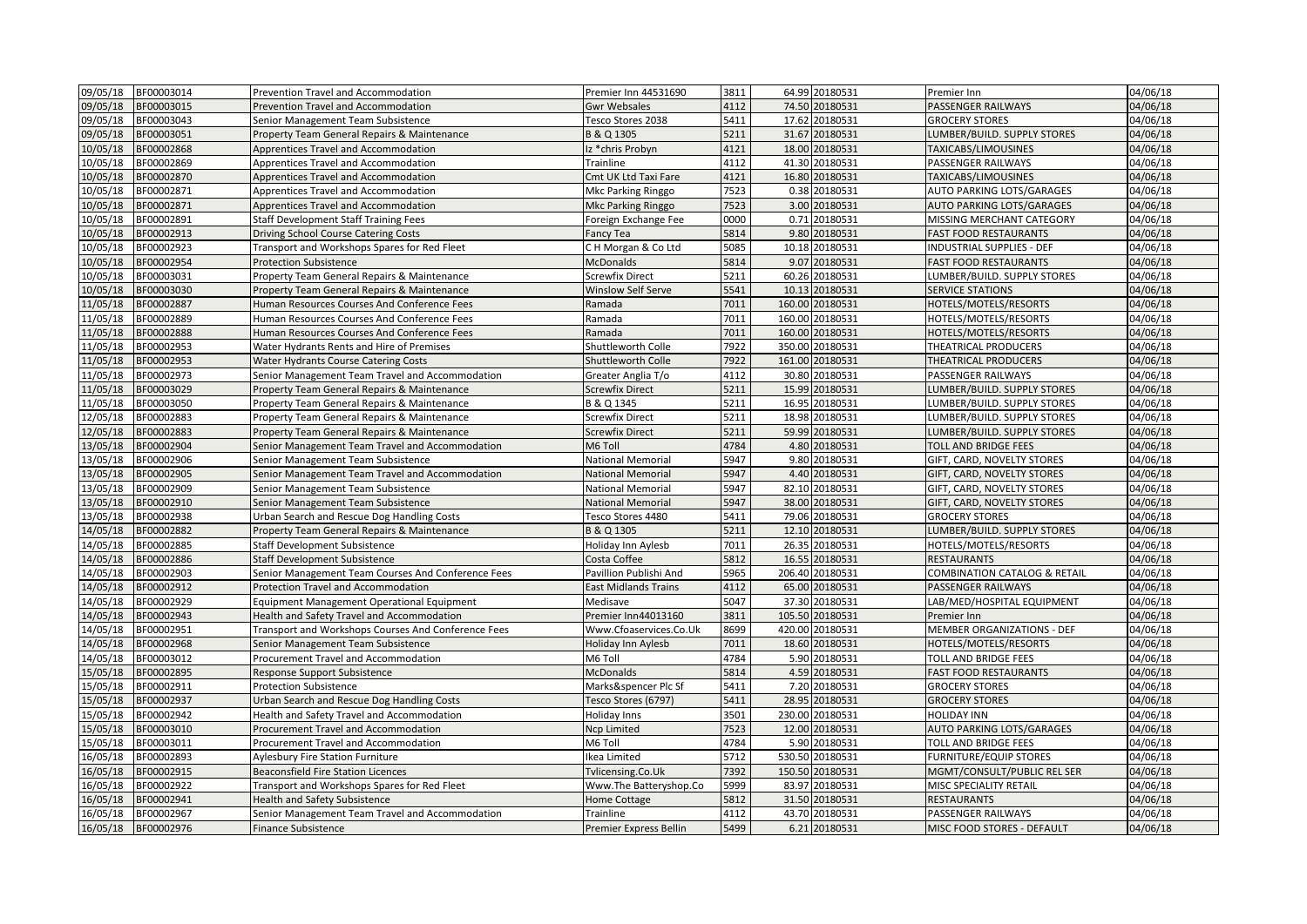| 16/05/18 | BF00003026 | Property Team General Repairs & Maintenance          | Briants Of Risborough Lt        | 5712 | 10.82 20180531    | <b>FURNITURE/EQUIP STORES</b>           | 04/06/18 |
|----------|------------|------------------------------------------------------|---------------------------------|------|-------------------|-----------------------------------------|----------|
| 16/05/18 | BF00003027 | Property Team General Repairs & Maintenance          | Briants Of Risborough Lt        | 5712 | 35.00 20180531    | <b>FURNITURE/EQUIP STORES</b>           | 04/06/18 |
| 16/05/18 | BF00003028 | Property Team General Repairs & Maintenance          | Flogas Britain Limited          | 5983 | 24.95 20180531    | <b>FUEL DEALERS</b>                     | 04/06/18 |
| 16/05/18 | BF00003048 | Property Team General Repairs & Maintenance          | <b>Screwfix Direct</b>          | 5211 | 139.96 20180531   | LUMBER/BUILD. SUPPLY STORES             | 04/06/18 |
| 16/05/18 | BF00003049 | Property Team General Repairs & Maintenance          | Www.Ironmongerydirect.          | 5231 | 12.00 20180531    | GLASS/PAINT/WALLPAPER STORE             | 04/06/18 |
| 17/04/18 | BF00002892 | <b>Staff Development Subsistence</b>                 | <b>Holiday Inn Aylesb</b>       | 7011 | 18.30 20180430    | HOTELS/MOTELS/RESORTS                   | 04/06/18 |
| 17/05/18 | BF00002898 | <b>Protection Subsistence</b>                        | <b>McDonalds</b>                | 5812 | 1.98 20180531     | <b>RESTAURANTS</b>                      | 04/06/18 |
| 17/05/18 | BF00002897 | Protection Travel and Accommodation                  | Aylesbury Station T/o           | 4112 | 25.50 20180531    | PASSENGER RAILWAYS                      | 04/06/18 |
| 17/05/18 | BF00002921 | Transport and Workshops Spares for Red Fleet         | <b>Sliding Systems</b>          | 5072 | 165.84 20180531   | HARDWARE EQUIPMENT/SUPPLIES             | 04/06/18 |
| 17/05/18 | BF00002920 | Transport and Workshops Spares for Red Fleet         | Www.Aircatexpress.Co.U          | 5085 | 30.84 20180531    | <b>INDUSTRIAL SUPPLIES - DEF</b>        | 04/06/18 |
| 17/05/18 | BF00002940 | Health and Safety Subsistence                        | Redhill                         | 5812 | 14.98 20180531    | <b>RESTAURANTS</b>                      | 04/06/18 |
| 17/05/18 | BF00002947 | Staff Development Travel and Accommodation           | Premier Inn44019110             | 3811 | 333.46 20180531   | Premier Inn                             | 04/06/18 |
| 17/05/18 | BF00002948 | Staff Development Travel and Accommodation           | Premier Inn44019110             | 3811 | 370.96 20180531   | Premier Inn                             | 04/06/18 |
| 17/05/18 | BF00002966 | Senior Management Team Courses And Conference Fees   | Pavillion Publishi And          | 5965 | 258.00 20180531   | <b>COMBINATION CATALOG &amp; RETAIL</b> | 04/06/18 |
| 17/05/18 | BF00003025 | Property Team General Repairs & Maintenance          | <b>Screwfix Direct</b>          | 5211 | 69.99 20180531    | LUMBER/BUILD. SUPPLY STORES             | 04/06/18 |
| 18/05/18 | BF00002896 | Prevention Subs Professional/Nat Bodies              | Clotc                           | 8398 | 125.00 20180531   | CHARITABLE/SOC SERVICE ORGS             | 04/06/18 |
| 18/05/18 | BF00002928 | <b>Equipment Management Uniforms</b>                 | Amazon UK Marketplace           | 5942 | 10.89 20180531    | <b>BOOK STORES</b>                      | 04/06/18 |
| 18/05/18 | BF00002946 | Staff Development Travel and Accommodation           | Premier Inn44019110             | 3811 | 355.46 20180531   | Premier Inn                             | 04/06/18 |
| 18/05/18 | BF00002992 | Senior Management Team Subsistence                   | Ikea Limited                    | 5712 | 8.20 20180531     | <b>FURNITURE/EQUIP STORES</b>           | 04/06/18 |
| 18/05/18 | BF00002999 | ICT Computer Software                                | Fsprg.Com                       | 5817 | 35.67 20180531    | Digital Goods                           | 04/06/18 |
| 18/05/18 | BF00003009 | Property Team Fixtures and Fittings                  | Www.Ceilingtilesuk.Co.          | 1761 | 200.40 20180531   | ROOFING/SIDING/SHEET METAL              | 04/06/18 |
| 18/05/18 | BF00003008 | Property Team Fixtures and Fittings                  | Www.Direct2u.Co.Uk              | 5021 | 1,248.00 20180531 | <b>COMMERCIAL FURNITURE</b>             | 04/06/18 |
| 18/05/18 | BF00003007 | Procurement Miscellaneous Expenses                   | Endole                          | 7321 | 11.99 20180531    | <b>CONSUMER CR REPORTING AGEN</b>       | 04/06/18 |
| 18/05/18 | BF00003047 | Property Team General Repairs & Maintenance          | Co-Op Group 350090              | 5411 | 6.00 20180531     | <b>GROCERY STORES</b>                   | 04/06/18 |
| 19/05/18 | BF00002935 | Urban Search and Rescue Dog Handling Costs           | Unique Pets Ltd                 | 5995 | 39.98 20180531    | PET STORES/FOOD & SUPPLY                | 04/06/18 |
| 20/05/18 | BF00002936 | Urban Search and Rescue Dog Handling Costs           | Tesco Store 2898                | 5411 | 38.61 20180531    | <b>GROCERY STORES</b>                   | 04/06/18 |
| 21/05/18 | BF00002919 | Transport and Workshops Spares for Red Fleet         | Www.Vaculug.Com                 | 5533 | 48.60 20180531    | <b>AUTOMOTIVE PARTS STORES</b>          | 04/06/18 |
| 21/05/18 | BF00003000 | <b>ICT Computer Software</b>                         | Foreign Exchange Fee            | 0000 | 0.98 20180531     | MISSING MERCHANT CATEGORY               | 04/06/18 |
| 22/05/18 | BF00002925 | <b>Equipment Management Operational Equipment</b>    | Www.Justcableties.Co.U          | 5099 | 78.60 20180531    | <b>DURABLE GOODS - DEFAULT</b>          | 04/06/18 |
| 22/05/18 | BF00002926 | <b>Equipment Management General Postage</b>          | Parcel2go uk                    | 4215 | 12.00 20180531    | <b>COURIER SERVICES</b>                 | 04/06/18 |
| 22/05/18 | BF00002927 | <b>Equipment Management General Postage</b>          | Parcel <sub>2go uk</sub>        | 4215 | 12.00 20180531    | <b>COURIER SERVICES</b>                 | 04/06/18 |
| 22/05/18 | BF00002934 | Urban Search and Rescue Dog Handling Costs           | Tesco Stores (6797)             | 5411 | 12.65 20180531    | <b>GROCERY STORES</b>                   | 04/06/18 |
| 2/05/18  | BF00002965 | Senior Management Team Travel and Accommodation      | Selfserve Ticket                | 4112 | 21.90 20180531    | PASSENGER RAILWAYS                      | 04/06/18 |
| 22/05/18 | BF00002972 | Senior Management Team Subsistence                   | Crowne Plaza Hotels             | 3750 | 12.00 20180531    | <b>CROWNE PLAZA HOTELS</b>              | 04/06/18 |
| 22/05/18 | BF00002971 | Senior Management Team Subsistence                   | Crowne Plaza Hotels             | 3750 | 6.30 20180531     | <b>CROWNE PLAZA HOTELS</b>              | 04/06/18 |
| 22/05/18 | BF00002982 | <b>ICT Computer Hardware</b>                         | Amazon UK Marketplace           | 5942 | 3.99 20180531     | <b>BOOK STORES</b>                      | 04/06/18 |
| 22/05/18 | BF00002981 | <b>ICT Computer Hardware</b>                         | Amazon UK Marketplace           | 5942 | 14.95 20180531    | <b>BOOK STORES</b>                      | 04/06/18 |
| 23/05/18 | BF00002884 | <b>Apprentices Operational Equipment</b>             | Dolphinfitness.Co               | 5941 | 102.41 20180531   | SPORTING GOODS STORES                   | 04/06/18 |
| 23/05/18 | BF00002914 | Other Officers Travel and Accommodation              | Premier Inn44012920             | 3811 | 80.50 20180531    | Premier Inn                             | 04/06/18 |
| 23/05/18 | BF00002917 | Transport and Workshops Car Leasing                  | Dvla Vehicle Tax                | 9399 | 142.50 20180531   | <b>GOV'T SERV - DEFAULT</b>             | 04/06/18 |
| 23/05/18 | BF00002918 | Transport and Workshops Car Leasing                  | Dvla Vehicle Tax                | 9399 | 252.50 20180531   | <b>GOV'T SERV - DEFAULT</b>             | 04/06/18 |
| 23/05/18 | BF00002950 | Service Delivery Management Travel and Accommodation | Haddenham & Thame Park          | 4112 | 48.80 20180531    | <b>PASSENGER RAILWAYS</b>               | 04/06/18 |
| 23/05/18 | BF00002964 | Senior Management Team Course Catering Costs         | <b>Rounds Sandwiches</b>        | 5812 | 58.38 20180531    | <b>RESTAURANTS</b>                      | 04/06/18 |
| 23/05/18 | BF00002975 | Finance Travel and Accommodation                     | Aylesbury V D Council           | 9399 | 2.70 20180531     | <b>GOV'T SERV - DEFAULT</b>             | 04/06/18 |
| 23/05/18 | BF00002979 | ICT Computer Software                                | Fsprg.Com                       | 5817 | 36.07 20180531    | <b>Digital Goods</b>                    | 04/06/18 |
| 23/05/18 | BF00003024 | Property Team General Repairs & Maintenance          | <b>Briants Of Risborough Lt</b> | 5712 | 44.96 20180531    | <b>FURNITURE/EQUIP STORES</b>           | 04/06/18 |
| 24/05/18 | BF00002894 | Response Support Subsistence                         | Subway                          | 5814 | 4.59 20180531     | <b>FAST FOOD RESTAURANTS</b>            | 04/06/18 |
| 24/05/18 | BF00002924 | <b>Equipment Management General Postage</b>          | Parcel2go uk                    | 4215 | 16.25 20180531    | <b>COURIER SERVICES</b>                 | 04/06/18 |
| 24/05/18 | BF00002963 | Senior Management Team Travel and Accommodation      | Swtrains Windsor & Eto          | 4112 | 28.00 20180531    | PASSENGER RAILWAYS                      | 04/06/18 |
| 24/05/18 | BF00002970 | Senior Management Team Travel and Accommodation      | Greater Anglia T/o              | 4112 | 19.40 20180531    | PASSENGER RAILWAYS                      | 04/06/18 |
| 24/05/18 | BF00002980 | ICT Computer Software                                | Foreign Exchange Fee            | 0000 | 0.99 20180531     | MISSING MERCHANT CATEGORY               | 04/06/18 |
| 24/05/18 | BF00002991 | Senior Management Team Subsistence                   | New York Deli                   | 5462 | 11.65 20180531    | <b>BAKERIES</b>                         | 04/06/18 |
| 24/05/18 | BF00003023 | Property Team General Repairs & Maintenance          | <b>B&amp;m Retail Ltd</b>       | 5310 | 16.99 20180531    | <b>DISCOUNT STORES</b>                  | 04/06/18 |
|          |            |                                                      |                                 |      |                   |                                         |          |